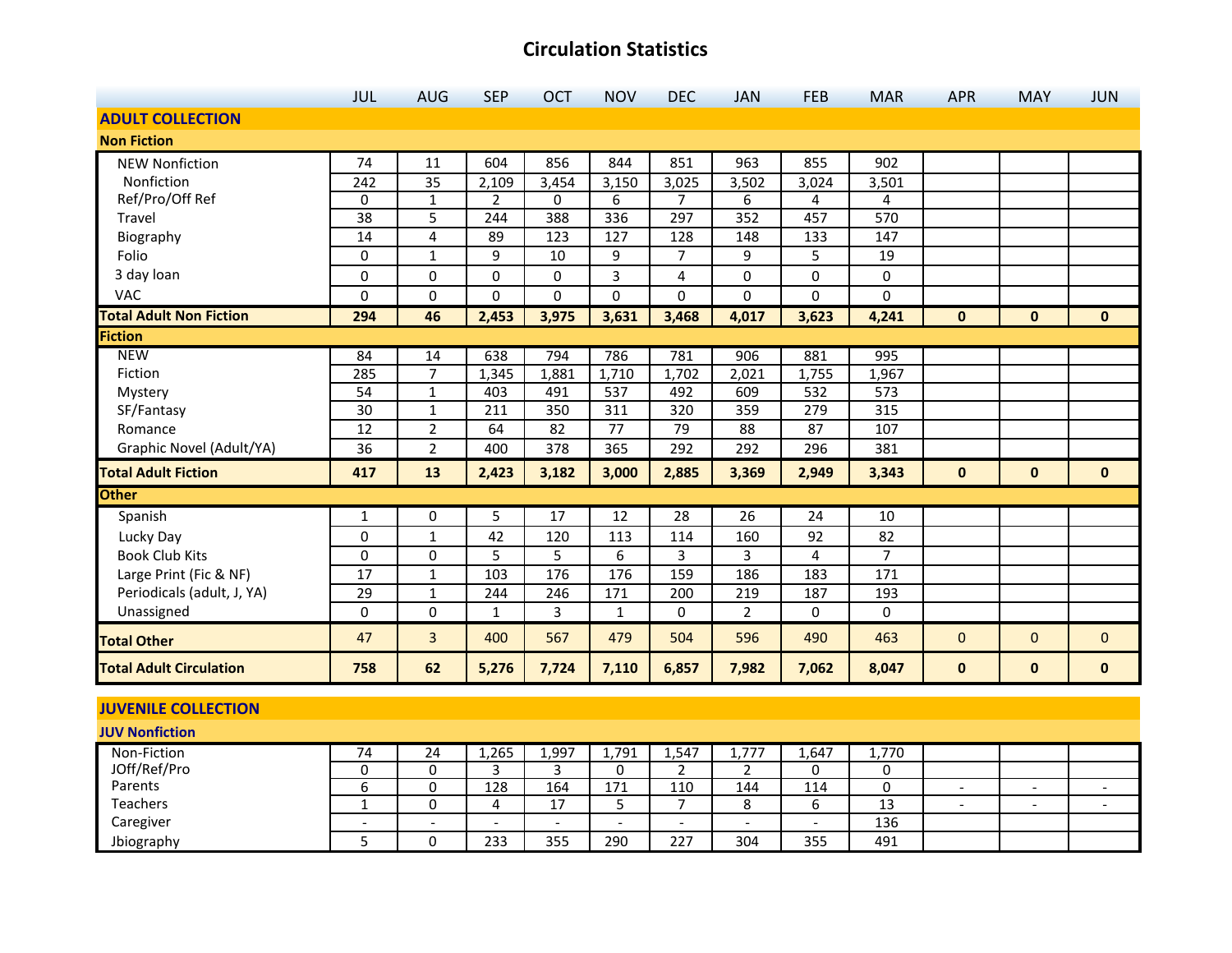|                                 | JUL            | <b>AUG</b>              | <b>SEP</b> | <b>OCT</b> | <b>NOV</b> | <b>DEC</b> | <b>JAN</b> | <b>FEB</b>     | <b>MAR</b> | <b>APR</b>   | <b>MAY</b>   | <b>JUN</b>   |
|---------------------------------|----------------|-------------------------|------------|------------|------------|------------|------------|----------------|------------|--------------|--------------|--------------|
| <b>Total JUV Non-Fiction</b>    | 86             | 24                      | 1,633      | 2,536      | 2,257      | 1,893      | 2,235      | 2,122          | 2,410      | $\mathbf{0}$ | $\mathbf{0}$ | $\mathbf{0}$ |
| <b>JUV Fiction</b>              |                |                         |            |            |            |            |            |                |            |              |              |              |
| J Fiction                       | 273            | 20                      | 1,500      | 1,994      | 2,023      | 1,764      | 2,054      | 1,702          | 1,789      |              |              |              |
| J Graphic Novels                | 123            | 16                      | 1,188      | 1,544      | 1,281      | 1,214      | 1,435      | 1,159          | 1,335      |              |              |              |
| J-Beg                           | 125            | $\overline{2}$          | 1,045      | 1,426      | 1,395      | 1,292      | 1,499      | 1,283          | 1,476      |              |              |              |
| JE Picture Books                | 399            | 10                      | 3,152      | 4,323      | 4,501      | 3,579      | 3,906      | 3,863          | 4,677      |              |              |              |
| Books to Go                     | $\overline{7}$ | 0                       | 4          | 7          | 0          | 0          | 0          | 0              | $\pmb{0}$  |              |              |              |
| JE-easy                         | 130            | 6                       | 1,171      | 1,855      | 1,854      | 1,621      | 2,061      | 1,767          | 1,929      |              |              |              |
| JE Language                     | 6              | 0                       | 102        | 145        | 146        | 133        | 110        | 77             | 120        |              |              |              |
| <b>Board Books</b>              | 13             | 10                      | 516        | 756        | 788        | 602        | 639        | 726            | 722        |              |              |              |
| <b>Total Juv Fiction</b>        | 1,076          | 64                      | 8,678      | 12,050     | 11,988     | 10,205     | 11,704     | 10,577         | 12,048     | $\mathbf{0}$ | $\mathbf{0}$ | $\mathbf{0}$ |
| <b>Total Juvenile</b>           | 1,162          | 88                      | 10,311     | 14,586     | 14,245     | 12,098     | 13,939     | 12,699         | 14,458     | $\mathbf{0}$ | $\mathbf{0}$ | $\bf{0}$     |
|                                 |                |                         |            |            |            |            |            |                |            |              |              |              |
| <b>YOUNG ADULT COLLECTION</b>   |                |                         |            |            |            |            |            |                |            |              |              |              |
| <b>YA Fiction</b>               | 65             | 5                       | 338        | 402        | 364        | 357        | 487        | 399            | 400        |              |              |              |
| YA Non Fiction                  | 5              | 3                       | 45         | 49         | 60         | 35         | 66         | 48             | 49         |              |              |              |
| <b>Total YA</b>                 | 70             | 8                       | 383        | 451        | 424        | 392        | 553        | 447            | 449        | $\mathbf{0}$ | $\mathbf 0$  | $\mathbf 0$  |
| Total Juv + YA                  | 1,232          | 96                      | 10,694     | 15,037     | 14,669     | 12,490     | 14,492     | 13,146         | 14,907     | $\mathbf{0}$ | $\mathbf 0$  | $\mathbf 0$  |
|                                 |                |                         |            |            |            |            |            |                |            |              |              |              |
| <b>AUDIO VISUAL COLLECTION</b>  |                |                         |            |            |            |            |            |                |            |              |              |              |
| <b>AD Collection</b>            |                |                         |            |            |            |            |            |                |            |              |              |              |
| <b>Audiobooks Adult</b>         | 20             | 9                       | 82         | 152        | 144        | 138        | 199        | 139            | 156        |              |              |              |
| <b>Teaching Company AD</b>      | 0              | 0                       | 66         | 109        | 129        | 69         | 30         | 10             | 0          |              |              |              |
| Audiobooks Juvenile             | 14             | 0                       | 83         | 119        | 88         | 87         | 91         | 82             | 77         |              |              |              |
| Vox Read Aloud                  | 0              | 0                       | 0          | 0          | 0          | 0          | 134        | 109            | 155        |              |              |              |
| JY Audio (Book/CD set)          | $\overline{2}$ | 0                       | 22         | 31         | 35         | 22         | 13         | $\overline{2}$ | 28         |              |              |              |
| <b>Subtotal AD Circulation</b>  | 36             | $\overline{9}$          | 253        | 411        | 396        | 316        | 467        | 342            | 416        | $\mathbf 0$  | $\mathbf{0}$ | $\bf{0}$     |
| <b>DVD Collection</b>           |                |                         |            |            |            |            |            |                |            |              |              |              |
| <b>DVD Adult</b>                | 232            | 11                      | 1,035      | 2,086      | 2,098      | 2,400      | 2,362      | 1,836          | 1,584      |              |              |              |
| <b>Teaching Company DVD</b>     | 0              | 0                       | 34         | 34         | 40         | 23         | 23         | 31             | 30         |              |              |              |
| DVD Juvenile                    | 22             | $\overline{\mathbf{4}}$ | 456        | 895        | 752        | 807        | 823        | 646            | 723        |              |              |              |
| <b>Subtotal DVD Circulation</b> | 254            | 15                      | 1525       | 3015       | 2890       | 3230       | 3208       | 2513           | 2337       | $\mathbf{0}$ | $\mathbf{0}$ | $\mathbf{0}$ |
| <b>Total AV Circulation</b>     | 290            | 24                      | 1,778      | 3,426      | 3,286      | 3,546      | 3,675      | 2,855          | 2,753      | $\mathbf{0}$ | $\mathbf{0}$ | $\mathbf{0}$ |
|                                 |                |                         |            |            |            |            |            |                |            |              |              |              |
| <b>3-D COLLECTIONS</b>          |                |                         |            |            |            |            |            |                |            |              |              |              |
| I week Loan Obj (backpacks,     | 0              | 0                       | $\Omega$   | 4          | 0          | $\Omega$   | $\Omega$   | 0              | 0          |              |              |              |
| umbrellas)                      |                |                         |            |            |            |            |            |                |            |              |              |              |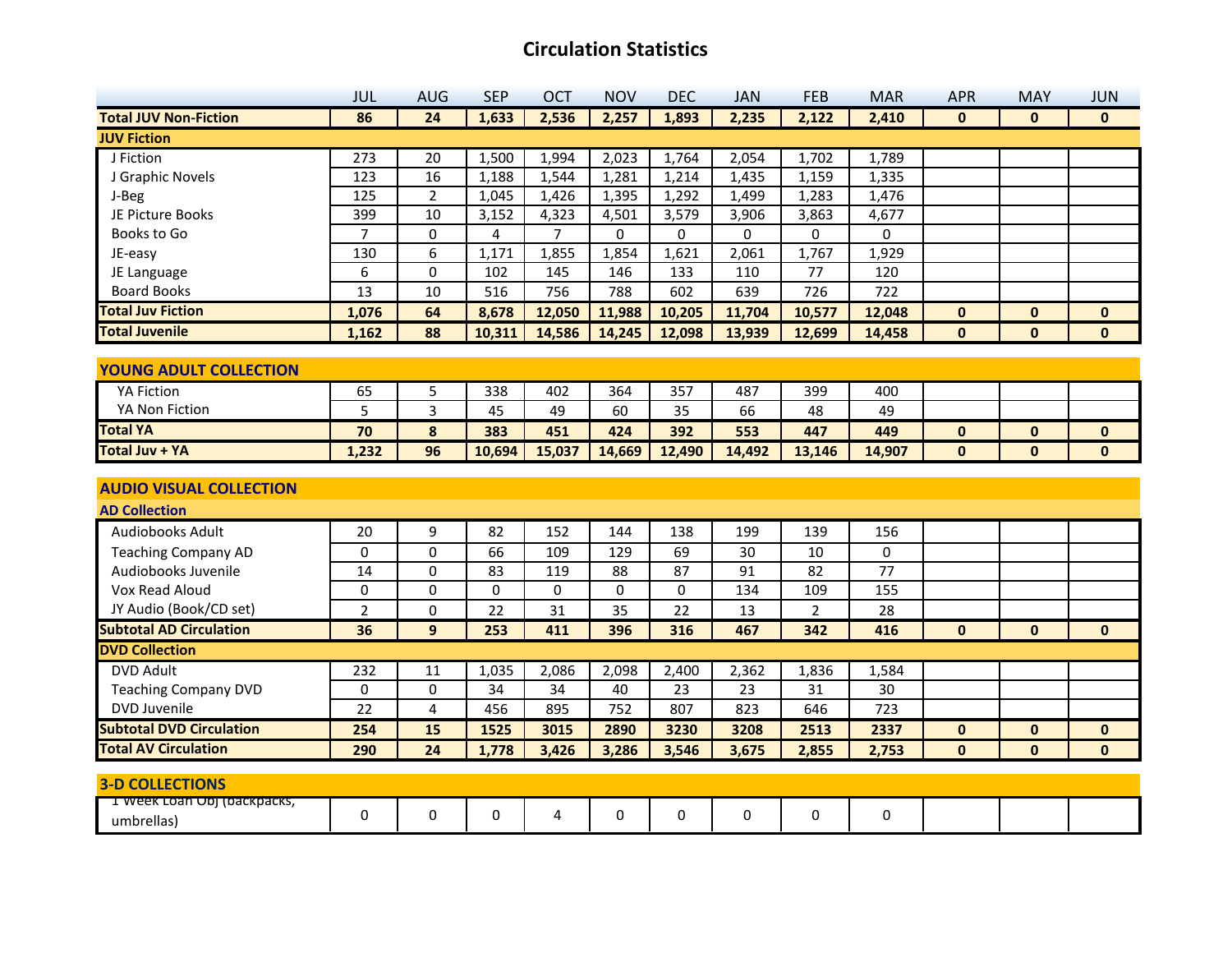|                                                        | <b>JUL</b>   | <b>AUG</b>   | <b>SEP</b>   | OCT          | <b>NOV</b>     | <b>DEC</b> | <b>JAN</b> | <b>FEB</b>     | <b>MAR</b> | <b>APR</b>   | <b>MAY</b>   | <b>JUN</b>   |
|--------------------------------------------------------|--------------|--------------|--------------|--------------|----------------|------------|------------|----------------|------------|--------------|--------------|--------------|
| 3 Week Loan Object (gardening<br>kits)                 | 0            | 0            | 0            | 0            | 0              | 0          | 0          | 0              | 0          |              |              |              |
| <b>Thermal Cameras</b>                                 | $\mathbf{1}$ | $\mathbf{0}$ | $\Omega$     | $\mathbf{1}$ | 2              | 4          | 5          | $\overline{7}$ | 3          |              |              |              |
| <b>TOTAL 3D Collection Circulation</b>                 | $\mathbf{1}$ | $\mathbf{0}$ | $\mathbf{0}$ | 5            | $\overline{2}$ | 4          | 5          | $\overline{7}$ | 3          | $\mathbf{0}$ | $\mathbf 0$  | $\mathbf{0}$ |
|                                                        |              |              |              |              |                |            |            |                |            |              |              |              |
| <b>TOTAL PHYSICAL COLLECTION</b><br><b>CIRCULATION</b> | 2,281        | 182          | 17,748       | 26,192       | 25,067         | 22,897     | 26,154     | 23,070         | 25,710     | $\bf{0}$     | $\bf{0}$     | $\mathbf 0$  |
|                                                        |              |              |              |              |                |            |            |                |            |              |              |              |
| <b>ELECTRONIC MATERIAL</b>                             |              |              |              |              |                |            |            |                |            |              |              |              |
| Overdrive eBooks                                       | 6,509        | 6,503        | 5,403        | 5,522        | 5,237          | 5,821      | 6,492      | 5,145          | 5,453      |              |              |              |
| LVA Overdrive ebooks                                   | 0            | 0            | 5            | 3            | 6              | 8          | 4          | 9              | 3          |              |              |              |
| <b>Total eBook Circulation</b>                         | 6,509        | 6,503        | 5,408        | 5,525        | 5,243          | 5,829      | 6,496      | 5,154          | 5,456      | $\Omega$     | $\mathbf{0}$ | $\mathbf{0}$ |
| Overdrive eaudiobooks                                  | 2,779        | 2,784        | 2,650        | 2,686        | 2,724          | 2,893      | 3,108      | 2,807          | 2,991      |              |              |              |
| LVA Overdrive eaudiobooks                              | 0            | $\mathbf{0}$ | 1            | $\mathbf{1}$ | 4              | 5          | 3          | 0              | 0          |              |              |              |
| Freegal                                                | 1,855        | 2,062        | 1,679        | 1,894        | 2,082          | 1,773      | 2,021      | 1,711          | 1,868      |              |              |              |
| LVA Overdrive Magazines                                | 169          | 275          | 250          | 366          | 319            | 334        | 315        | 308            | 381        |              |              |              |
| <b>Total Digital Collection circ</b>                   | 11,312       | 11,624       | 9,988        | 10,472       | 10,372         | 10,834     | 11,943     | 9,980          | 10,696     | $\mathbf{0}$ | $\mathbf 0$  | $\mathbf{0}$ |
| <b>TOTAL COLLECTION CIRC</b>                           | 13,593       | 11,806       | 27,736       | 36,664       | 35,439         | 33,731     | 38,097     | 33,050         | 36,406     | $\bf{0}$     | $\bf{0}$     | $\bf{0}$     |
|                                                        |              |              |              |              |                |            |            |                |            |              |              |              |
| <b>COMPUTER USE</b>                                    |              |              |              |              |                |            |            |                |            |              |              |              |

| <b>COMPUTER USE</b>                    |              |   |              |                                                |            |            |              |             |             |   |   |          |
|----------------------------------------|--------------|---|--------------|------------------------------------------------|------------|------------|--------------|-------------|-------------|---|---|----------|
| Adult (logons) 9 Computers             |              |   | 281          | 332                                            | 383        | 416        | 412          | 441         | 517         |   |   |          |
| Adult(Days Hours:Minutes:seconds)      |              |   |              | 8 05:21:46 11 21:30:49 16 16:19:03 17 06:24:22 |            |            | 18 08:24:49  | 18 12:25:47 | 21 01:43:32 |   |   |          |
| Youth (logons) 2 Computers             |              |   | 68           | 60                                             | 21         | Q          | ь            | 16          | 30          |   |   |          |
| Youth(Days Hours:Minutes:seconds)      |              |   | 1 03:54:33   | 2 04:06:53                                     | 0 13:42:02 | 0 10:33:36 | 18 08:24:49  | 0 03:30:33  | 0 06:32:42  |   |   |          |
| <b>Total logons (11 workstations)</b>  | $\mathbf{0}$ | 0 | 349          | 392                                            | 404        | 425        | 418          | 457         | 547         | 0 | 0 | $\bf{0}$ |
| <b>Total minutes (11 workstations)</b> | 0            | 0 | $\mathbf{0}$ |                                                | 0          | 0          | $\mathbf{0}$ | 0           |             | 0 | 0 | 0        |

| <b>Public Printers</b>         |  |   |       |       |       |       |       |       |       |  |  |  |  |
|--------------------------------|--|---|-------|-------|-------|-------|-------|-------|-------|--|--|--|--|
| <b>Black &amp; White Pages</b> |  |   | 925   | 1.238 | 1,669 | 1,938 | 2,578 | 2,676 | 2,655 |  |  |  |  |
| <b>Color Pages</b>             |  |   | 3,055 | 389   | 99    | 165   | 349   | 466   | 246   |  |  |  |  |
| <b>Total Number of Pages</b>   |  | 0 | 3,980 | 1,627 | 1.768 | 2,103 | 2,927 | 3,142 | 2,901 |  |  |  |  |